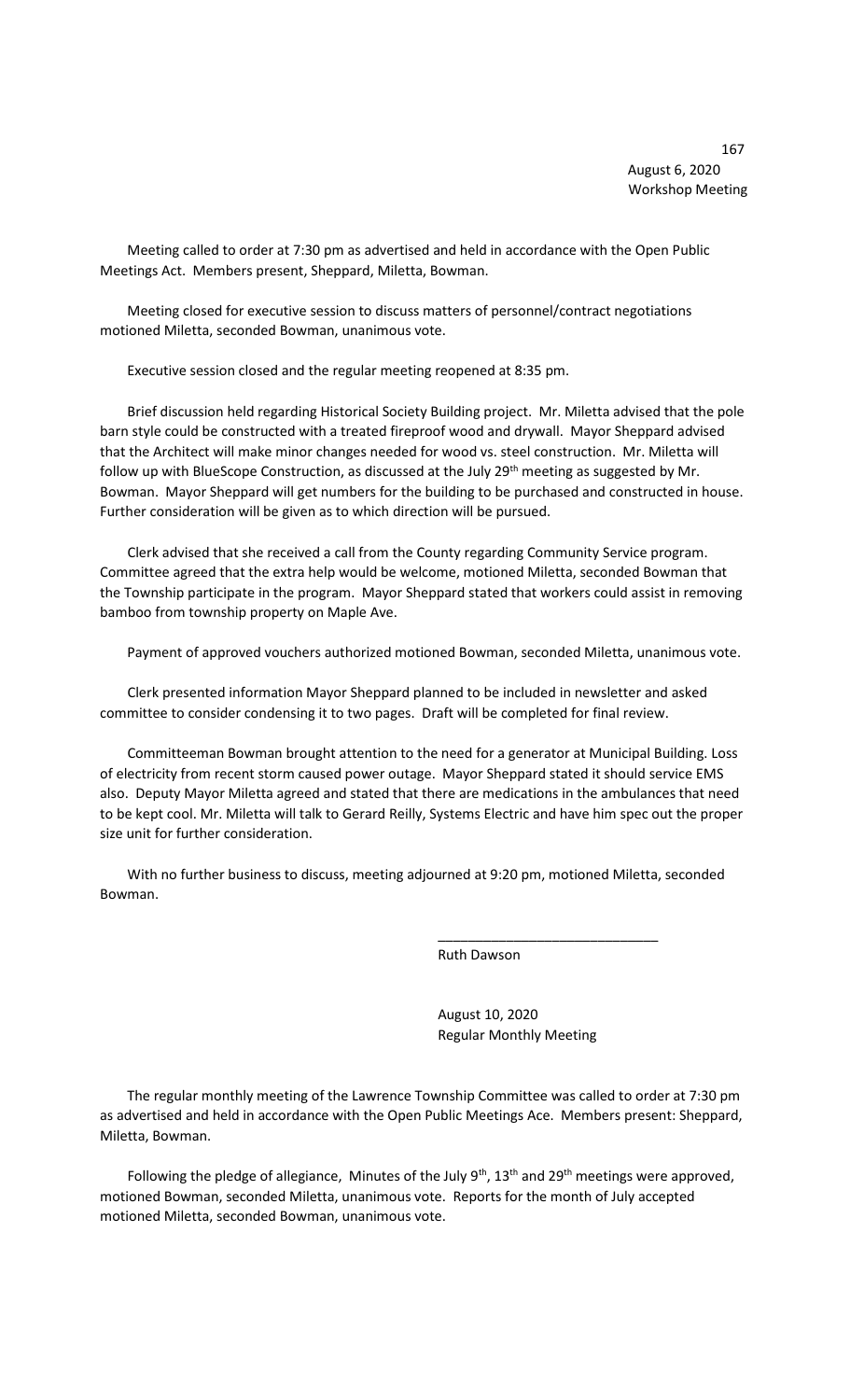August 10, 2020 168 Continued

 Land sale held as advertised with the following results: Block 185 lots 10, 13, 15, and 16 sold for 3,000 each and block 185 lot 20, 2,000 to Kurt and Tina Lorton. Bids accepted motioned Miletta, seconded Bowman, unanimous vote.

 Resolution 2020-47, Amending Resolution 2020-15 adopted January 13, 2020 Authorizing Submission of a Strategic Plan for Municipal Alliance Grant for year 2021 approved, motioned Bowman, seconded Miletta, unanimous vote. The amendment revises allocation and shortens the grant period to three fiscal quarters.

 Resolution 2020-48 Authorize refund of Various Tax overpayments approved, motioned Miletta, seconded Bowman, unanimous vote.

 Resolution 2020-49, Authorization for Cedarville Volunteer Fire Department to participate in the States Firefighter Certificate Program and Designating Assistant Chief Kevin Scarlato to execute any necessary documents to implement the program approved, motioned Bowman, seconded Miletta, unanimous vote.

Mayor Sheppard opened the floor for public comment prior to closing for executive session.

Resident Clint Miller stood and spoke on behalf of Ron Sutton, ACO, regarding June  $8<sup>th</sup>$  incident which occurred near his home. He saw the dog several times and the dog was mean. It was his opinion that Ron handled the call properly. He stated that the 10 minute video (social media) did not reflect the full situation. Mr. Miller thanked the committee for their time and also for the job they do. Mr. Miletta thanked him for attending and speaking. Resident Gail Ward stood and responded to Mr. Miller's statement that in NJ, the Law states that an animal cannot be euthanized by a gun shot. The animal must be trapped, scanned for chip and taken to a veterinarian and none of this was done. Mr. Miletta questioned how the situation should have been handled while the dog was causing havoc in the roadway creating a public hazard. Ms. Ward stated that she spoke to the sergeant at the police barracks and was told that the dog would not be shot. The Sergeant then called her back and reported that the dog had been humanely put down. She stated that there was nothing humane about the shooting- Ron has no compassion and never has and the dog should not have been killed. Mr. Miletta question if the dog was dead, as Ms. Ward previously made statements that the dog had been spotted in Laurel lake. Ms. Ward said that there were rumors posted on social media, but the dog had never been located. Mr. Miletta questioned Ms. Ward regarding her posts on social media that the Lawrence Township Committee had failed the tax payers. She stated that yes, when Ron Sutton was awarded the contract instead of Shore Animal Control, Ron does not do his job. Joe stated that with 15 towns already there was concern that Shore would be able to provide service. Ms. Ward replied that Shore would respond if called.

 Resident Robin Bundy stood and read a letter from the NJ Certified Animal Control Officers Assoc., ACO Sutton is not a member or affiliated with the Assoc., who expressed their disappointment in the manner that he handled the situation. The Assoc. is confident that the NJ Dept. of Health will investigate the incident and take appropriate action regarding Mr. Suttons certification. Ms. Bundy stated that on the video, Ron told the trooper to kill the dog. She then referenced an incident that followed whereas Ron was called to a residence near her home, for a racoon. Troopers were called and again an animal was shot- Ron does not follow the Law. She stated that she is looking into rumors going around that another dog had been shot. Clerk advised that if it had happened, it would be on monthly report. Ms. Bundy stated that Ron once had almost all the towns in the county, there is a reason why he now has only 2.

 Resident John Wilson appeared and confirmed with the Committee that they had received a copy of his written complaint. He reiterated that Ron responds to calls when he wants to. He suggested that the Committee hold him to a 2 hour response time or cancel contract for services. As far as calls pertaining to wild life, Mr. Wilson stated that Fish and Game should be called, not the State Troopers.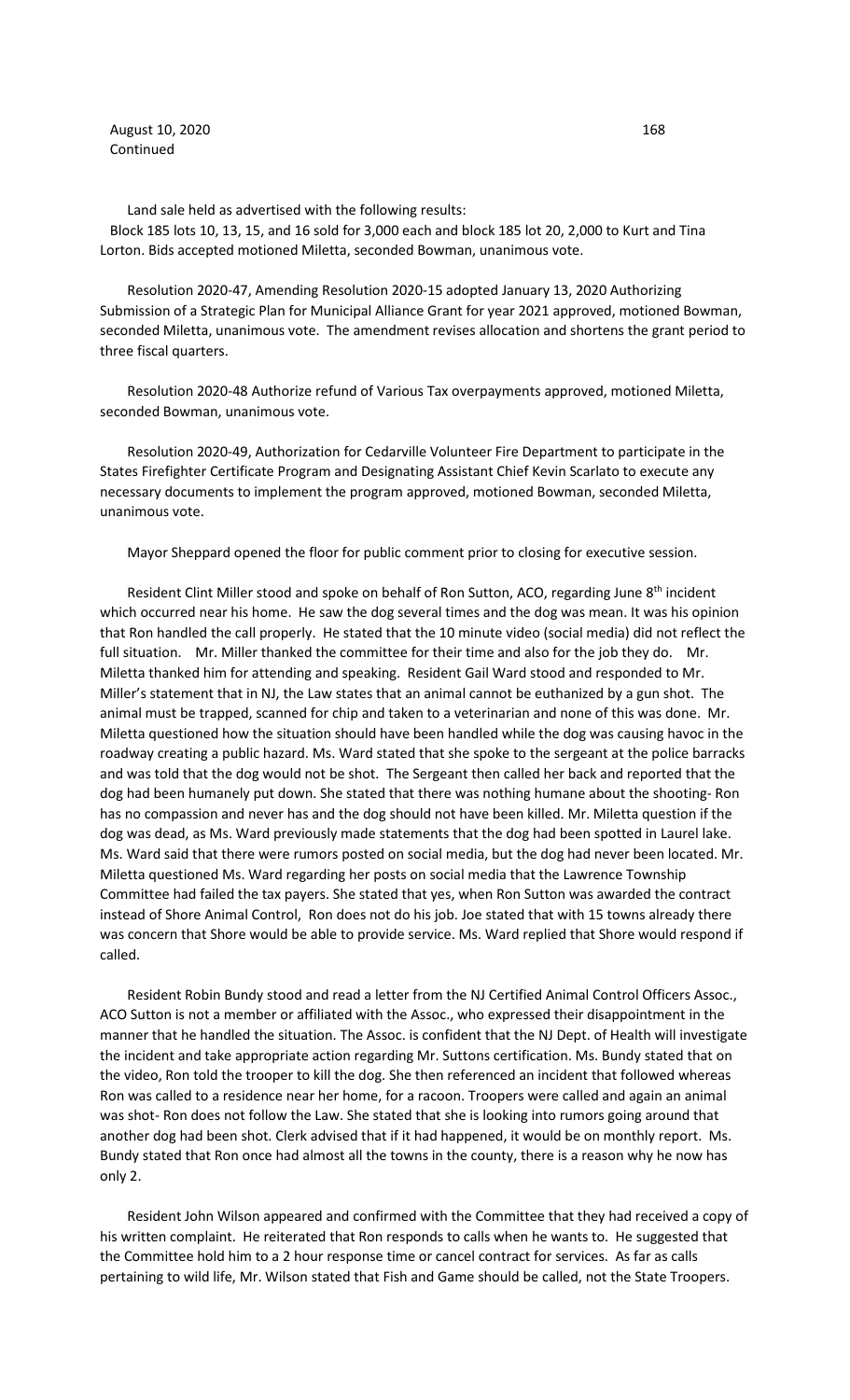## August 10, 2020 169 Continued

 Mr. Rudy Badger stood and stated that the dog should have been trapped and checked for a chip. Mr. Lester Woody stated that he had called Ron several times over the years and he always responded. Mr. Miletta stated that we never had complaints until the past 8 months. Mr. Miller asked how many years Ron has been with the Township to which Mr. Miletta replied 18 years. Mr. Miller stated that was a pretty good record. Mr. Woody stated that he hoped Ron would be around for another 18 years. Dawn Adams appeared and stated that her family had a very bad experience with Ron. About 15 years ago her mother's neighbor had company who brought a pit bull. The pit bull came into her mother's yard and viciously attacked her family pet. They took their dog to the vet and it had to be put down. Her vet told her to contact her town and file a court complaint. Ms. Adams stated that Ron refused to issue a summons and stated that it was just a dog.

 With no further public comments the floor was closed and the meeting closed for executive session at 8:30 pm to discuss contract negotiations/matters of personnel.

Executive session closed and the regular meeting reopened at 8:35 pm.

 Mayor Sheppard announced that the Township would be pursuing a shared services agreement for animal control services for the remainder of the year and once initiated Ron Sutton would be given 30 day notice of contract termination.

Floor opened for public comment.

 Ms. Ward stated that was good because she believes Ron's license will be revoked. Members of the public thanked the committee for listening to them.

 Robin Bundy stated that there is an issue with motorcycles and 4 wheelers riding wheelies down the middle of Main Street, every evening between 7:30 – 8:30. The motorcycles congregate at 435 Main Street. She said she spoke to one of the kids and requested that he wear a helmet and find a safer place to ride. His mother came out of the house and cursed at her. Mr. Miletta instructed Clerk to contact Sheriff's Department and State Police and request patrols. Mr. Bowman said they come down his road (Maple Ave) at the same time everyday and should be easy to catch.

 Mr. Miller questioned if Ron has a contract how could the committee let him go. Mayor Sheppard advised that there is a clause in the contract that allows either party to terminate for any reason upon 30 days written notice. He also questioned if Ron and Trooper supplied township with reports regarding June 8 incident and was told yes. Mr. Miller stated that's it's a terrible world that we live in today, people get crazy with their keyboards. It's a shame to get rid of him for something that happed 15 years ago. Mayor Sheppard stated some of the complaints came from long time residents. Mr. Bowman stated that Ron used to have 9 towns, now only 2. Mr. Miller replied that it may have been Ron's choice.

 With no further comments, floor closed and meeting adjourned at 9:05 pm, motioned Miletta, seconded Bowman.

 $\overline{\phantom{a}}$  , and the contract of the contract of the contract of the contract of the contract of the contract of the contract of the contract of the contract of the contract of the contract of the contract of the contrac

Ruth Dawson, Clerk